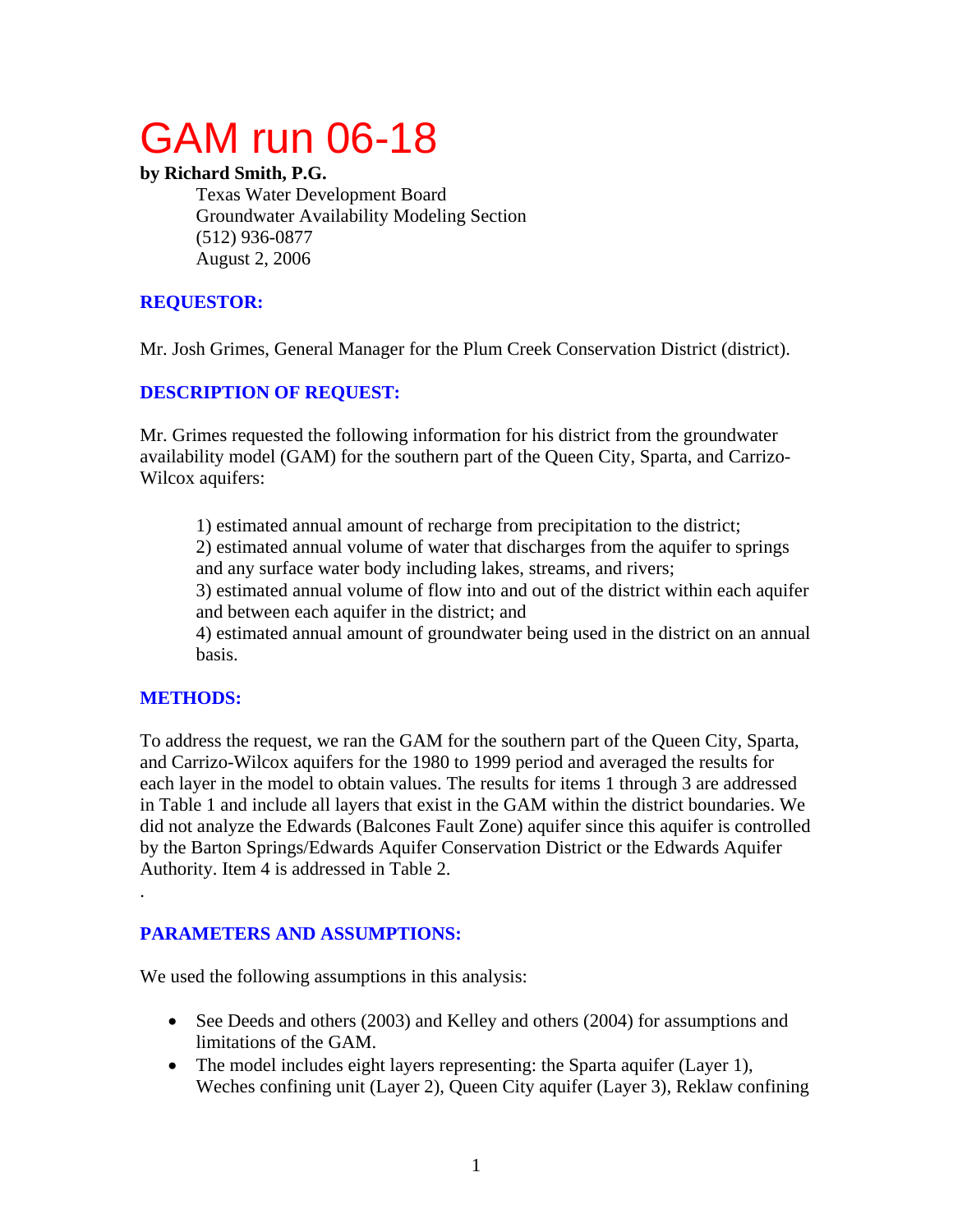unit (Layer 4), Carrizo aquifer (Layer 5), Calvert Bluff Formation (Layer 6), Simsboro Formation (Layer 7), and Hooper Formation (Layer 8).

- The mean absolute error (a measure of the difference between simulated and actual water levels during model calibration) in the entire GAM for the period of 1980 to 1999 ranges from 6.5 percent (Carrizo aquifer) to 9.8 percent (Queen City aquifer) of measured water levels (Kelley and others, 2004).
- Diffuse precipitation recharge on the outcrop varies annually in the model during the period 1980 to 1999. The recharge incorporates the effects of average annual precipitation, topography, and underlying geology.

#### **RESULTS:**

#### **Recharge and water budget**

A groundwater budget summarizes how the model estimates water entering and leaving the aquifer. The groundwater budget for the average values from the transient model (1980 to 1999) is shown in Table 1. The components of the budgets shown in Table 1 include:

- Precipitation recharge—This is the areally distributed recharge due to precipitation falling on the outcrop areas of the aquifers within the district.
- Surface water inflow and outflow—This is the total surface water entering the aquifer (inflow) through streams or reservoirs, or total surface water exiting the aquifer (outflow) to streams, reservoirs, drains, or through evapotranspiration.
- Net inter–aquifer flow—This describes the vertical flow, or leakage, between two aquifers. This flow is controlled by the relative water levels in each aquifer and aquifer properties of each aquifer that define the amount of leakage that can occur. "Inflow" to an aquifer from an overlying or underlying aquifer will always equal the "Outflow" from the other aquifer, except for the top layer where flow from and to overlying younger aquifers are simulated with a general head boundary condition.
- Lateral flow into and out of district—This component describes lateral flow within the aquifer between the district and adjacent counties.

## **REFERENCES:**

Deeds, N., Kelley, V., Fryar, D., and Jones, T., 2003, Groundwater availability model for the southern Carrizo-Wilcox aquifer: final report prepared for the Texas Water Development Board by INTERA Inc.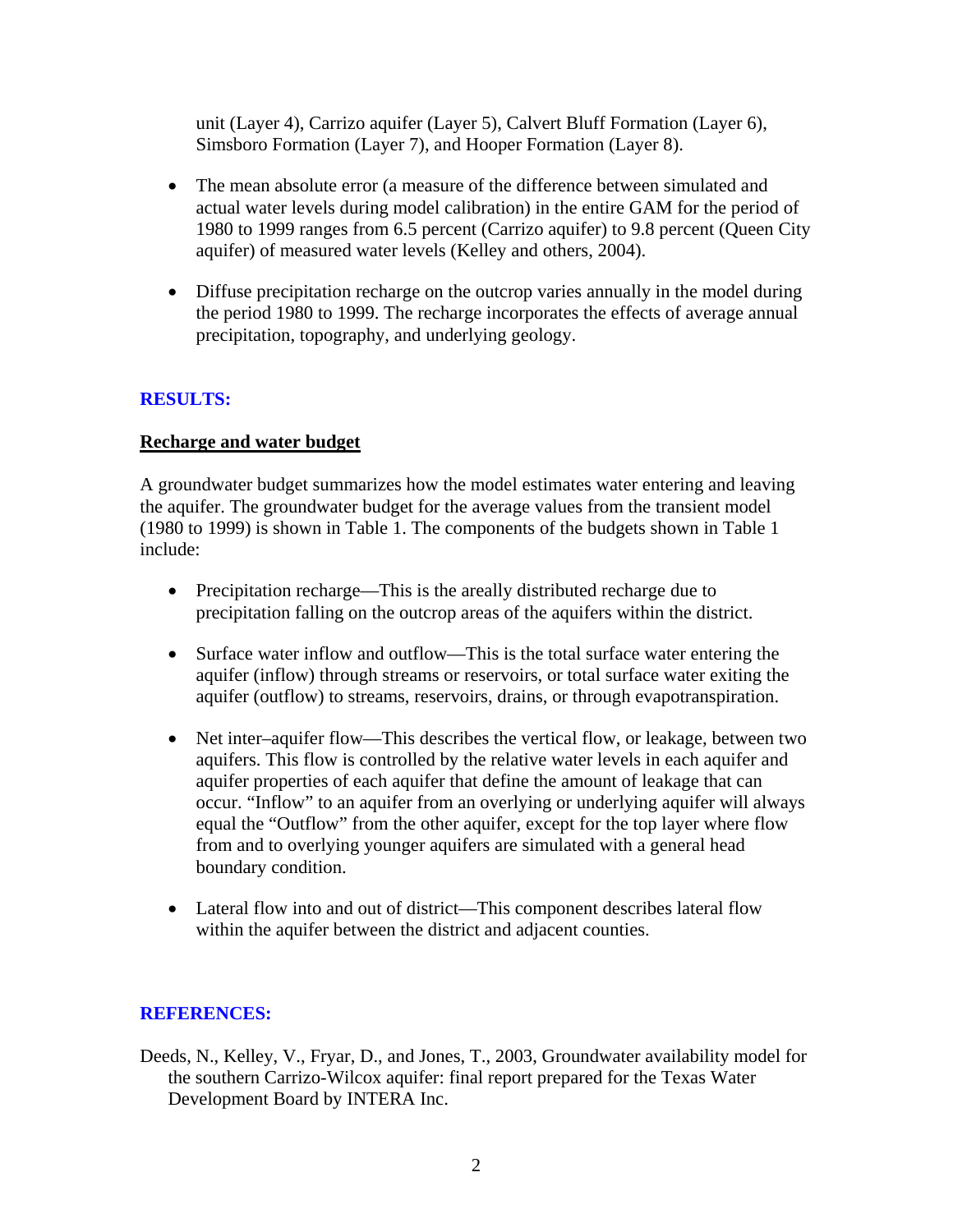Kelley, V. A., Deeds, N. E., Fryar, D. G., Nicot, J. P., Jones, T. L., Dutton, A. R., Bruehl, G., Unger-Holtz, T., and Machin J. L., 2004, Groundwater availability model for the Queen City and Sparta aquifers: final report prepared for the Texas Water Development Board by INTERA Inc.



The seal appearing on this document was authorized by Richard M. Smith, P.G. on July 31, 2007.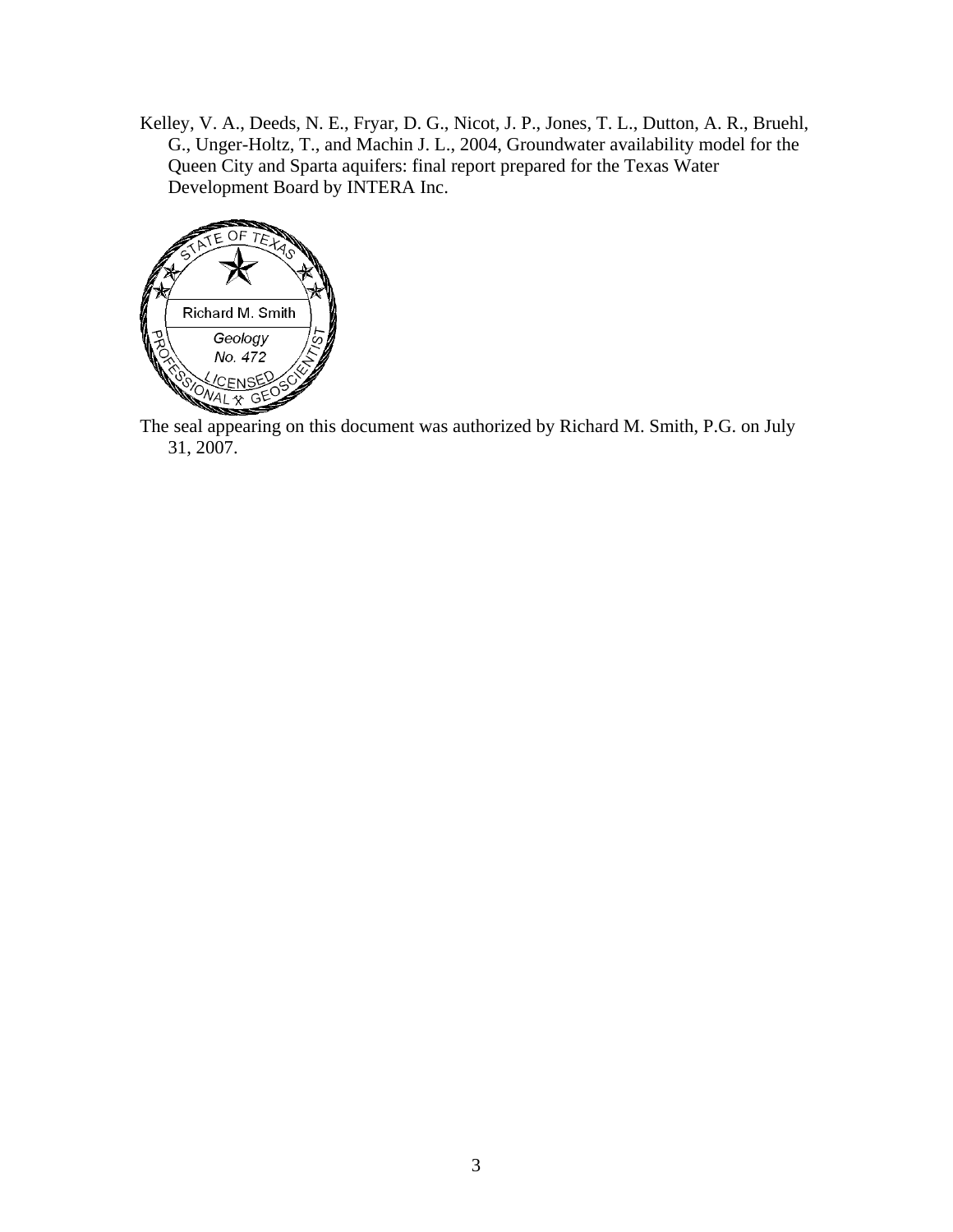**Table 1:** Groundwater flow budget for each aquifer layer, into and out of the Plum Creek Conservation District, averaged for the years 1980 to1999 from the GAM of the southern part of the Queen City and Sparta aquifers. Flows are in acre-feet per year. **Note: a negative sign refers to flow out of the aquifer in the district. A positive sign refers to flow into the aquifer in the district. All numbers are rounded to the nearest 1 acre-foot and are probably only accurate to two significant figures.** 

| Precipitation<br>recharge | Average.<br>surface<br>water<br>inflow | Average.<br>surface<br>water<br>outflow | Average.<br>inflow into<br>district | Average.<br>outflow<br>from<br>district | Average.<br>net Inter-<br>aquifer flow<br>(upper) | Average.<br>net Inter-<br>aquifer<br>flow<br>(lower) |
|---------------------------|----------------------------------------|-----------------------------------------|-------------------------------------|-----------------------------------------|---------------------------------------------------|------------------------------------------------------|
| 0                         | 0                                      |                                         |                                     |                                         | 0                                                 | 0                                                    |
| 0                         | 0                                      |                                         |                                     |                                         | $\Omega$                                          | 0                                                    |
|                           | 0                                      |                                         |                                     |                                         | 0                                                 | 0                                                    |
|                           | 0                                      |                                         |                                     |                                         | 0                                                 | 0                                                    |
| 121                       | 0                                      |                                         |                                     | $-128$                                  | 0                                                 | -5                                                   |
| 0                         |                                        |                                         |                                     | -3                                      |                                                   | $-2$                                                 |
| 3.062                     | 574                                    | $-5,743$                                | 1,398                               | $-1,037$                                |                                                   | 625                                                  |
| 2,867                     | 634                                    | $-1,164$                                | 845                                 | -444                                    | $-625$                                            | 0                                                    |
|                           |                                        |                                         |                                     |                                         |                                                   |                                                      |